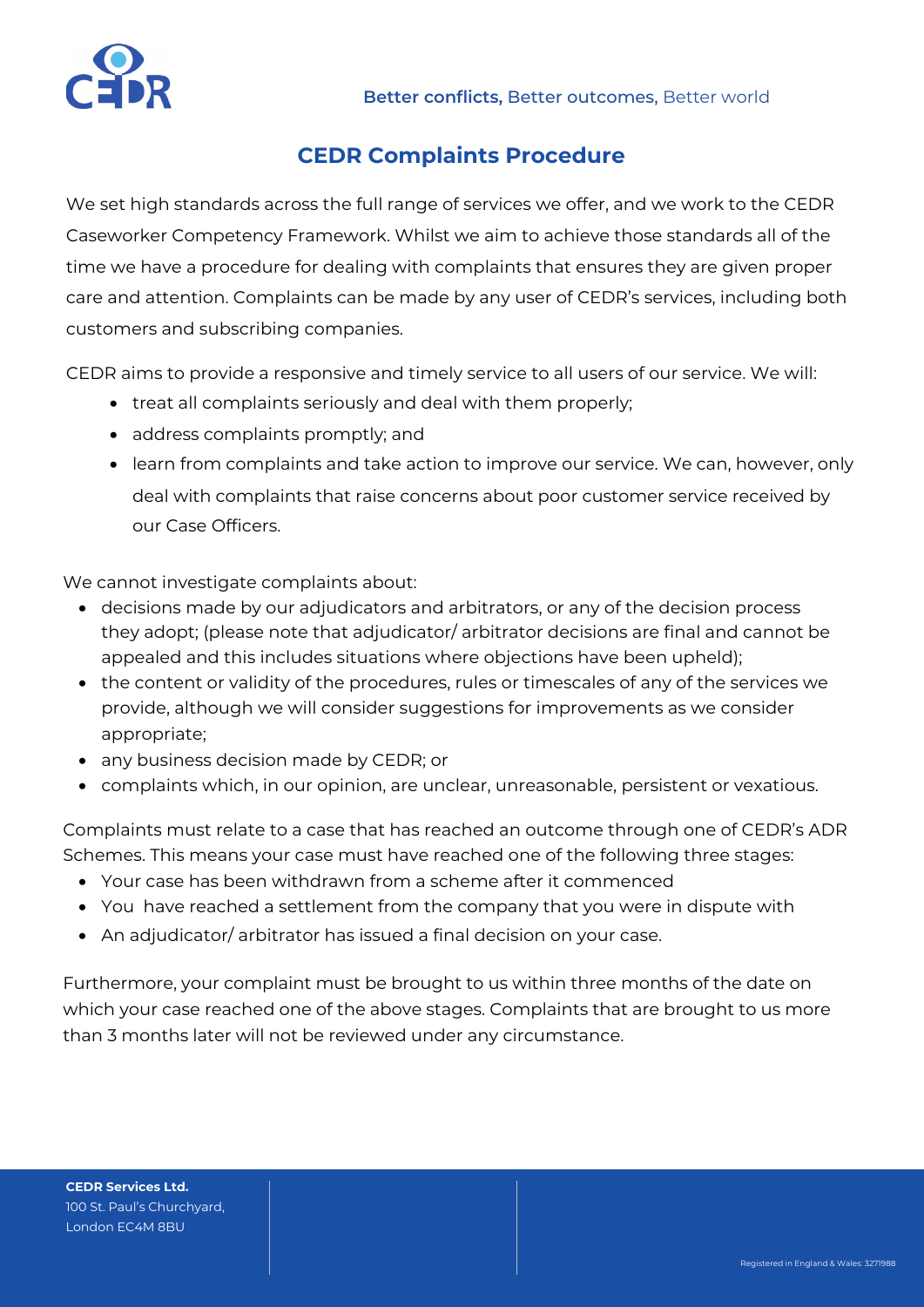

A consumer who is dissatisfied with an adjudicator/ arbitrator's decision is free to reject the decision, in which case it will have no binding effect. Furthermore, use of CEDR as an alternative dispute resolution (ADR) provider does not affect any party's rights to access court.

Every service complaint that CEDR receives will be handled in line with the following three stageprocess:

## **Stage 1**

In the first instance, complaints should be addressed to the Complaints Team where the matter will be referred to a senior manager who will have 30 working days in which to respond. In making your complaint, you will need to be clear not only about the nature of your complaint but also what you would like us to do about it. The Complaint Form provided is used for this purpose and must be submitted with each complaint. If your complaint is about the adjudicator or arbitrator's decision, CEDR will write to you to advise that your complaint does not fall within scope along with the reason(s) as to why we cannot review the substance of your complaint. This determination is not reviewable or open to appeal. A copy of the Complaint Form is accessible **[here](https://www.cedr.com/wp-content/uploads/2020/11/CEDR-Consumer-Complaints-Form-v2-1.pdf)**.

Please note that if you have requested that a response is posted to you, this will be received on or before the 30th working day.

## **Stage 2**

A senior manager will usually be able to resolve your complaint. If, however, you remain dissatisfied with the handling of your complaint or the outcome of the Manager's review of your complaint, you may request, within 4 weeks of receiving our response, that the Manager's decision is reviewed by a suitably senior member of CEDR staff, usually a Director, who was neither involved in your case nor the first stage review of yourcomplaint. You will need to be clear and concise about the reasons for your request and what you would like to achieve from the review. The reviewer will respond to you in writing within 30 working days of the escalation request being made. Please note that you cannot escalate your complaint to Stage 2 if your complaint has been deemed to be outside thescope of the CEDR Complaints Procedure at Stage 1.

**CEDR Services Ltd.** 100 St. Paul's Churchyard, London EC4M 8BU